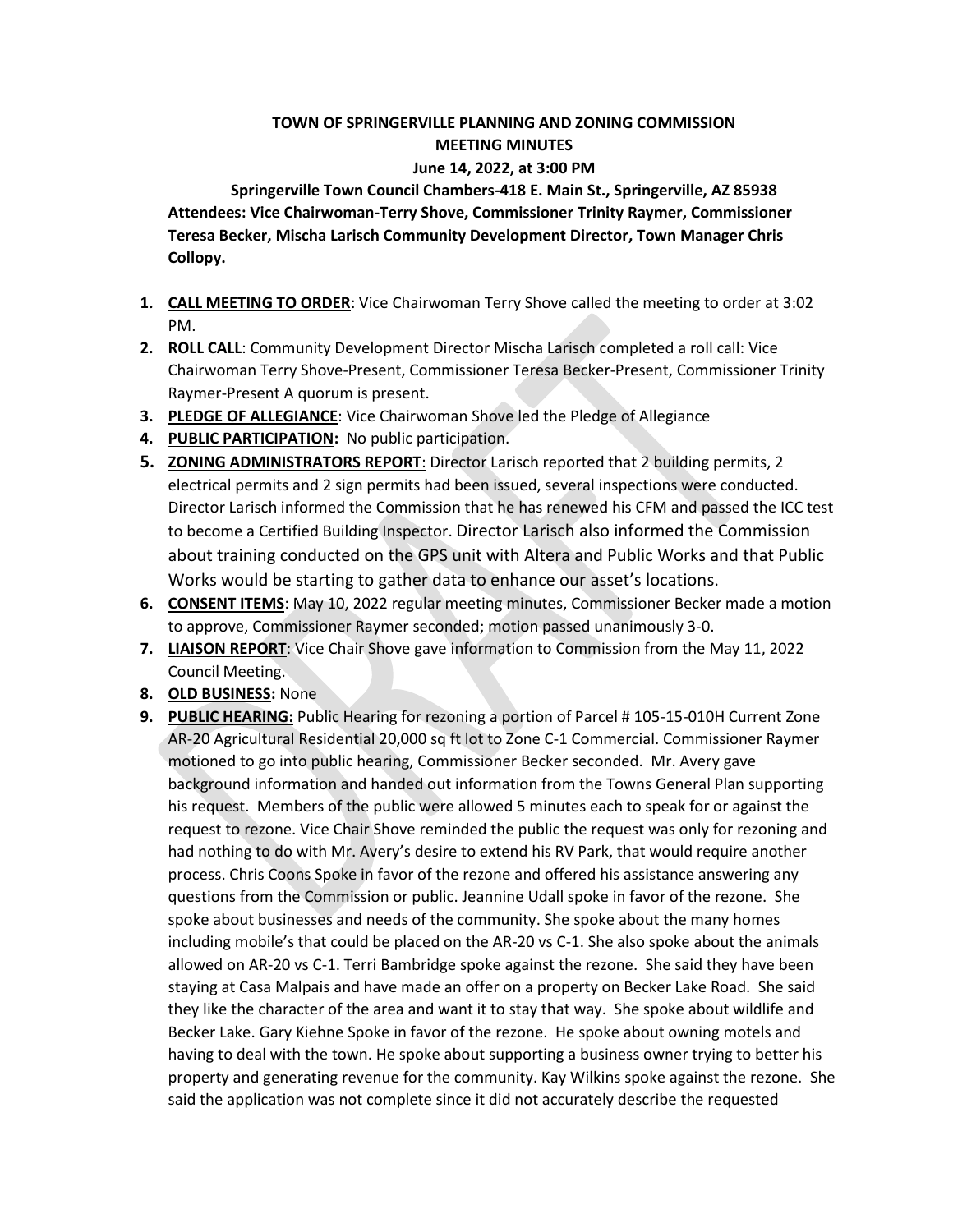property. She did not think a portion of a parcel could be zoned. She said why does he need to rezone this parcel when there are others already zoned commercial. She said commercial would not fit in the neighborhood. She spoke about the northern portion of Becker Lake Road and increased traffic requiring the town to pave the road. Rick Walker spoke in favor of the rezone. He said he was pro-business. Jeff Hammond spoke in favor of the rezone and wanted to reassure the Commission and public that Mr. Avery has a plan for water and wastewater. Jeff is a licensed operator for water and wastewater. He said he has been an operator at the existing property for a long time and it is much better than it was with the previous owners. He said the existing facility is just being expanded. Not putting in a new facility. Bridget Laney spoke against the rezone. She spoke about traffic on the highway and how it would be increased with more trailers turning causing flow to slow down. She does not like trailer/RV/mobile home parks. She lives beside one and has for many years and says it is not regulated for length of stay. She spoke about what else could be done on commercial. She said the master plan map does not reflect what the plan actually says. Karen Glennon spoke in favor of the rezoning. She said she was concerned at first but is happy with the changes made to keep residential on Becker Lake Road. Mike Campbell spoke in favor of the rezone. He said if the town is eager to bring in elicit (legal) marijuana drug business why are they not willing to work with and help a legal business. He just asked for the town to give Mr. Avery consideration on the rezone. Brianna Laney spoke against the rezone. She just does not like the idea of another RV/campground in the area. She does not believe this is a good look for the community as people drive into town. Jeff from Cowboy Up spoke in favor of the rezone. Spoke about tourism and how the person opposed to an RV park is exactly what brought her here to eventually buy. Deanna Davis spoke in favor of the rezone. She said she was on P&Z for Eagar and they have had several discussions on RV Parks but it is very dependent on the plan and she felt John Avery has a good plan. She spoke about number of vacancies, lac of motel rooms, etc. Director Larisch read a letter from Phil Hanson in opposition of the rezone. Commissioner Becker moved to resume the regular meeting, Commissioner Raymer seconded, passed unanimously 3-0

- **10. NEW BUSINESS:** Discussion and possible action for rezoning a portion of Parcel # 105-15-010H Current Zone AR-20 Agricultural Residential 20,000 sq ft lot to Zone C-1 Commercial. Commissioner Becker motioned to recommend approval of the rezone from AR-20 to C-1. Vice Chairwoman Shove seconded. Director Larisch explained why the mention of a portion of Parcel 105-15-010H instead an exact description. He explained that a minor subdivision had been approved but the County has not assigned a parcel number yet and it is unknown how long that will take. Kay Wilkins said there was nothing that specifically described the lot in question. Mr. Avery told the Commission he had it surveyed. It was not just a legal description of what was being asked to be rezoned. Director Larisch went to his office and printed the survey which was submitted with the minor land split. The survey was provided to the Commission and Kay Wilkins. The Commission looked over the survey and had minor discussion prior to taking any action. Passed with a 2-1 vote. Vice Chairwoman Shove and Commissioner Becker yes Commissioner Raymer no. Vice Chairwoman Shove informed the public this was a recommendation and would be heard again tomorrow night during the Council meeting.
- **11. ADJOURNMENT:** Commissioner Raymer motioned to adjourn the meeting; Commissioner Becker seconded, motioned carried unanimously 3-0, meeting was adjourned at 4:06 PM.